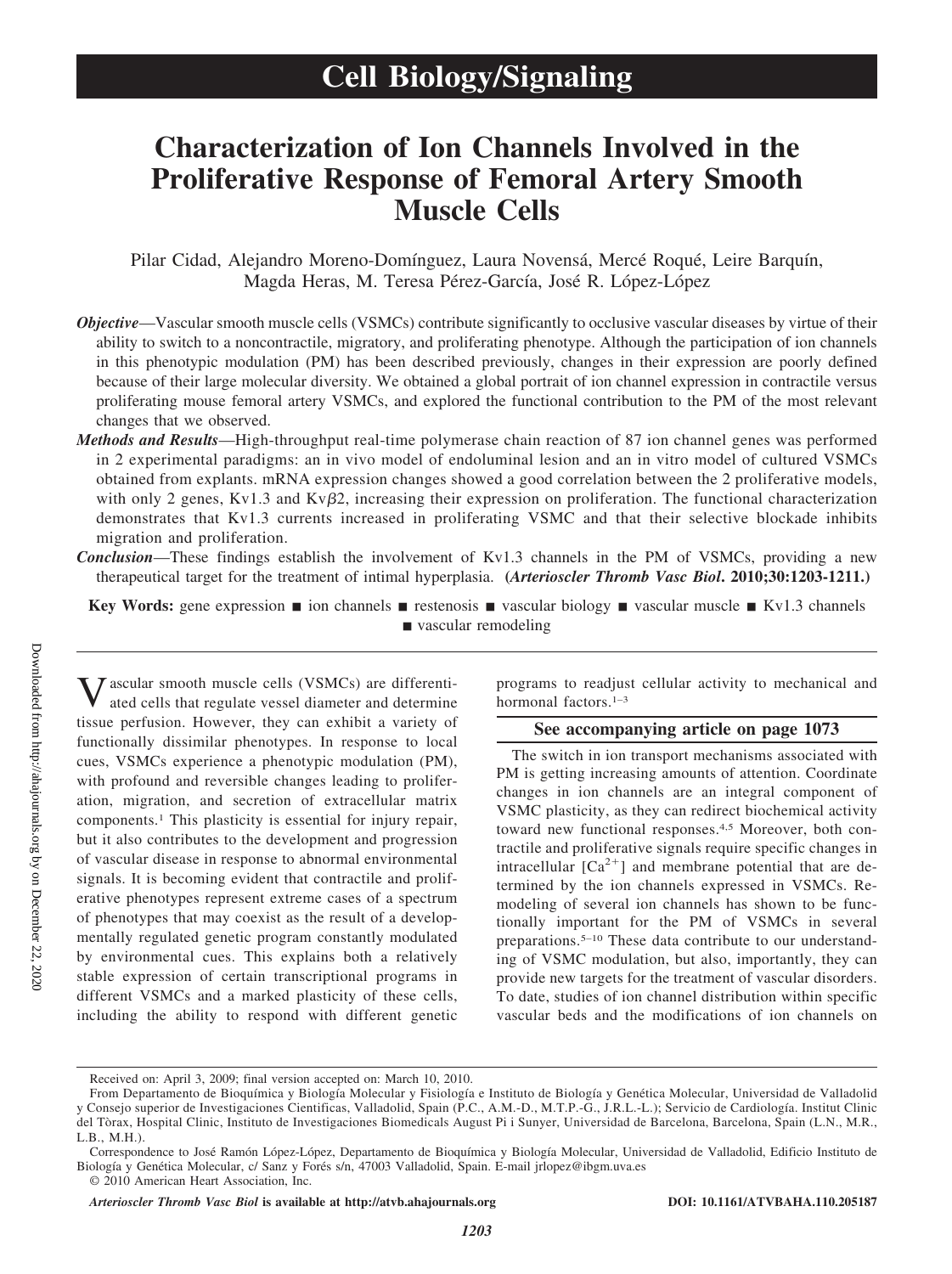remodeling have been limited to a small number of candidate subunits believed to be of importance. In addition, the complexity of their characterization in the in vivo models has led most investigators to extrapolate from the data obtained from cultured VSMCs as a proliferative phenotype, because VSMCs in intimal hyperplasic lesions resemble dedifferentiated myofibroblasts or cultured VSMCs. However, the emerging picture regarding the phenotypic regulation of VSMCs shows a large degree of diversity, reflecting both intrinsic variability of VSMCs among vascular beds and the specific responses to the different proliferative signals present in cultured cells and in the in vivo lesions.

Here, we used a quantitative approach to obtain a global portrait of ion channel gene expression in contractile VSMCs from mouse femoral arteries and their changes on PM in 2 proliferative models: an in vivo model of neointimal hyperplasia induced by endoluminal lesion<sup>11</sup> and an in vitro model using cultured VSMCs from arterial explants. Two genes (Kv1.3 and Kv $\beta$ 2) showed a concordant upregulation in both models, and the expression and function of Kv1.3 proteins was explored. Electrophysiological studies in cultured VSMCs and VSMCs from injured arteries show an increased functional expression of Kv1.3 currents. Pharmacological or genetic Kv1.3 blockade inhibits cultured VSMC migration and proliferation, and this inhibition cannot be mimicked by VSMC depolarization. Finally, the analysis of other vascular beds confirms that upregulation of Kv1.3 associates with PM, suggesting that they can represent a good therapeutical target by which to control VSMC proliferation.

# **Materials and Methods**

An expanded Materials and Methods section is given in the supplemental material, available online at http://atvb.ahajournals.org.

#### **Animals**

Blood pressure normal (BPN) mice (The Jackson Laboratory) were maintained with inbred crossing in the animal facilities of the schools of medicine of the universities of Valladolid and Barcelona. Unilateral transluminal injury of femoral arteries was performed by passage of a 0.25-mm-diameter angioplasty guide wire, as previously described.<sup>11</sup>

# **VSMC Isolation**

Mice were killed by decapitation after isofluorane anesthesia. Femoral arteries were dissected and cleaned of connective and endothelial tissues, and they were stored for RNA extraction or used directly to obtain fresh dispersed VSMCs or cultured VSMCs as previously described.8,12

### **RNA Expression Profile**

TaqMan low-density arrays (Applied Biosystems) were used to simultaneously quantify the expression of 96 genes per sample.<sup>12</sup> Each sample derived from  $\approx$  500 ng of mRNA from contractile or proliferating VSMCs.

### **Protein Expression and Function**

Selective antibodies were used for protein detection with immunologic methods.<sup>8,11</sup> The whole-cell and perforated-patch configurations of the patch-clamp technique were used for functional studies in isolated VSMCs<sup>8,12</sup>

### **Migration and Proliferation Studies**

Migration of cultured VSMCs was studied by a scratch assay and proliferation was determined by 5-bromo-2-deoxyuridine (BrdU) incorporation.

### **Results**

### **Expression Profile of Ion Channel Genes in Femoral VSMCs**

The transcriptional expression levels of 87 ion channel subunits in VSMCs from mouse femoral arteries were investigated by real-time polymerase chain reaction. These channel genes include  $\alpha$ ,  $\beta$ , and  $\gamma$  subunits of K<sup>+</sup> channels and  $\alpha$  subunits of voltage-dependent Ca<sup>2+</sup> channels, Cl<sup>-</sup> channels, and Trp channels. The expression levels of markers of VSMCs (calponin, Cnn1) and endothelium (endothelial nitric oxide synthase, Nos3, and von Willebrand factor), were also explored, as well as other endogenous controls (Gapdh, B2m, Hprt-1, and Klf5). Expression of 26 channel genes was undetectable after 40 cycles of amplification under all conditions.

The relative abundance of the 54 channel genes found in the control preparation (mRNA from intact femoral arteries, with endothelium,  $C_{E+}$ ) is shown in Figure 1. Genes are grouped by families, and their expression levels are normalized to the endogenous control ribosomal protein 18S. We detected expression of  $1 \text{ Cl}^-$  channel (Clcn3) and several inward rectifier and 2-pore domain  $K^+$  channels. We found expression of all members of the  $Ca^{2+}$ dependent  $K^+$  channels ( $K_{Ca}$ ) family, with the exception of the maxiK ( $BK_{Ca}$ )  $\beta$  subunit BK $\beta$ 2; of them, the BK $\alpha$  and  $B K \beta 1$  subunits were among the most abundantly expressed channel genes. Within the voltage-dependent  $K^+$  channels (Kv channels), we found expression of several accessory subunits, as well as pore-forming  $\alpha$  subunits of members of the Kv1 to Kv4 and Kv11 subfamilies. Voltagedependent  $Ca^{2+}$  channels are represented by Cav1 and Cav3 subfamily members. Finally, we detected expression of a large number of Trp channels of the Trpc, Trpv, Trpm, and Trpp subfamilies, with Trpp2 being the most abundant transcript.

Changes in the expression profile of ion channels induced by the switch to a proliferative phenotype were studied in VSMCs obtained from explants of endotheliumdenuded femoral arteries and kept in culture (in vitro model) and in endoluminal lesion-induced intimal hyperplasia (in vivo model), in which expression changes were studied at 3 different times after lesion (48 hours, 1 week, and 4 weeks). Each model had its own control: endothelium-free arteries  $(C_{E-})$  for the in vitro model and endothelium intact arteries  $(C_{E+})$  for the in vivo model. Differences between these 2 controls are summarized in the inset in Figure 1, where genes whose expression was modified in the  $C_{E-}$  samples (relative to  $C_{E+}$ ) are shown.

Changes in proliferation were analyzed by 2 methods. First, we studied, for each individual gene, the differences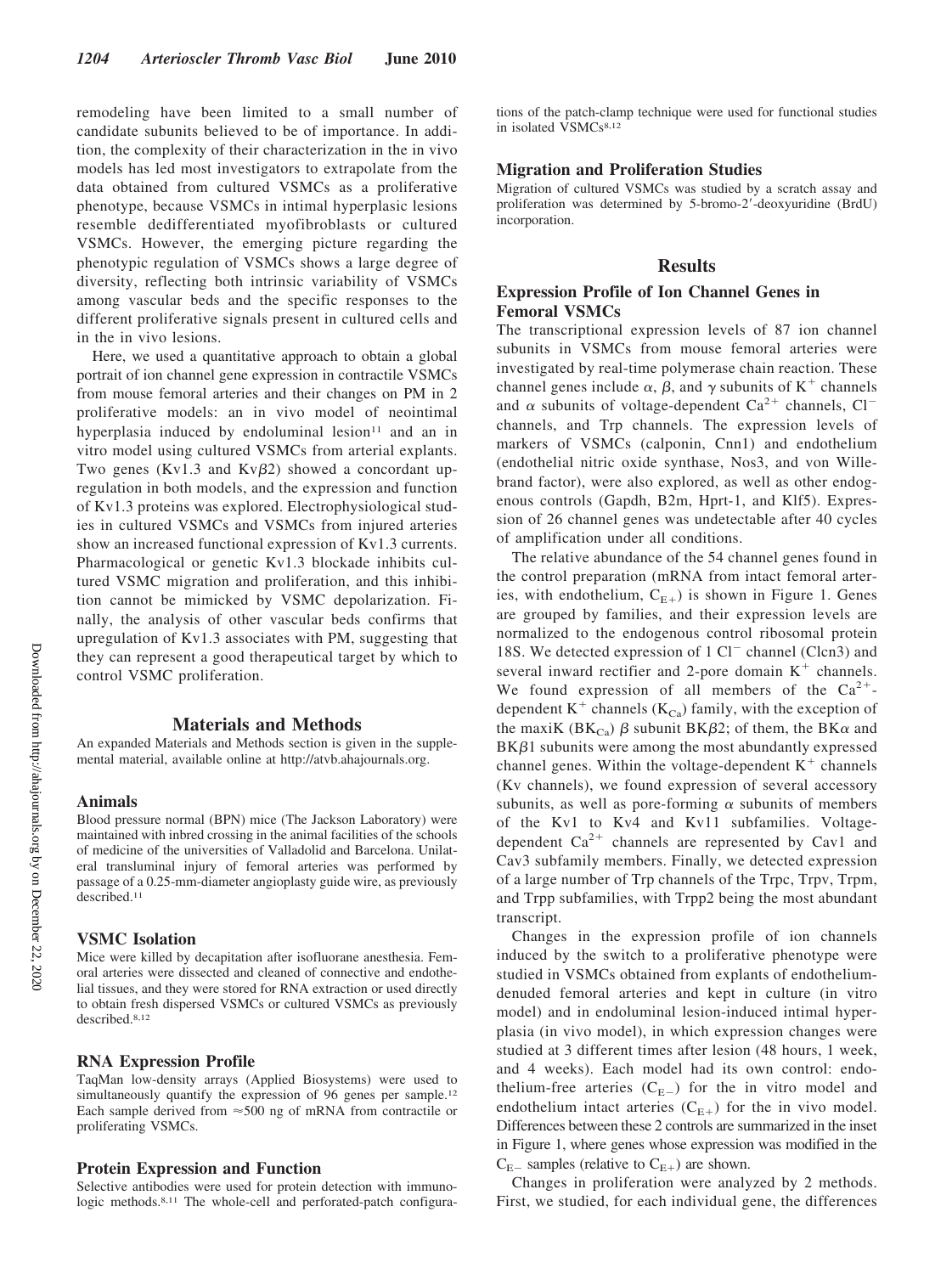



between control and proliferation in the 2 models by using the  $2^{-\Delta\Delta Ct}$  relative quantification method<sup>13</sup> (Supplemental Figure III). Second, a 2-way hierarchical clustering analysis of genes and different experimental conditions<sup>14</sup> was performed and visualized with the Treeview software (Figure 2). This analysis categorized genes according to their responses to PM into upregulated and downregulated genes and also demonstrated time-course–related subclas-

sifications in the model of endoluminal lesion (Figure 2A). Groups of genes with similarity in the pattern of expression (indicated by the correlation coefficient) are highlighted in Figure 2. Within downregulated genes, we identified clusters of genes with late decrease expression (Figure 2, box A), early decrease followed by a partial recovery (box B), or time-independent decrease (box C). Similarly, PM-upregulated genes can show a late increase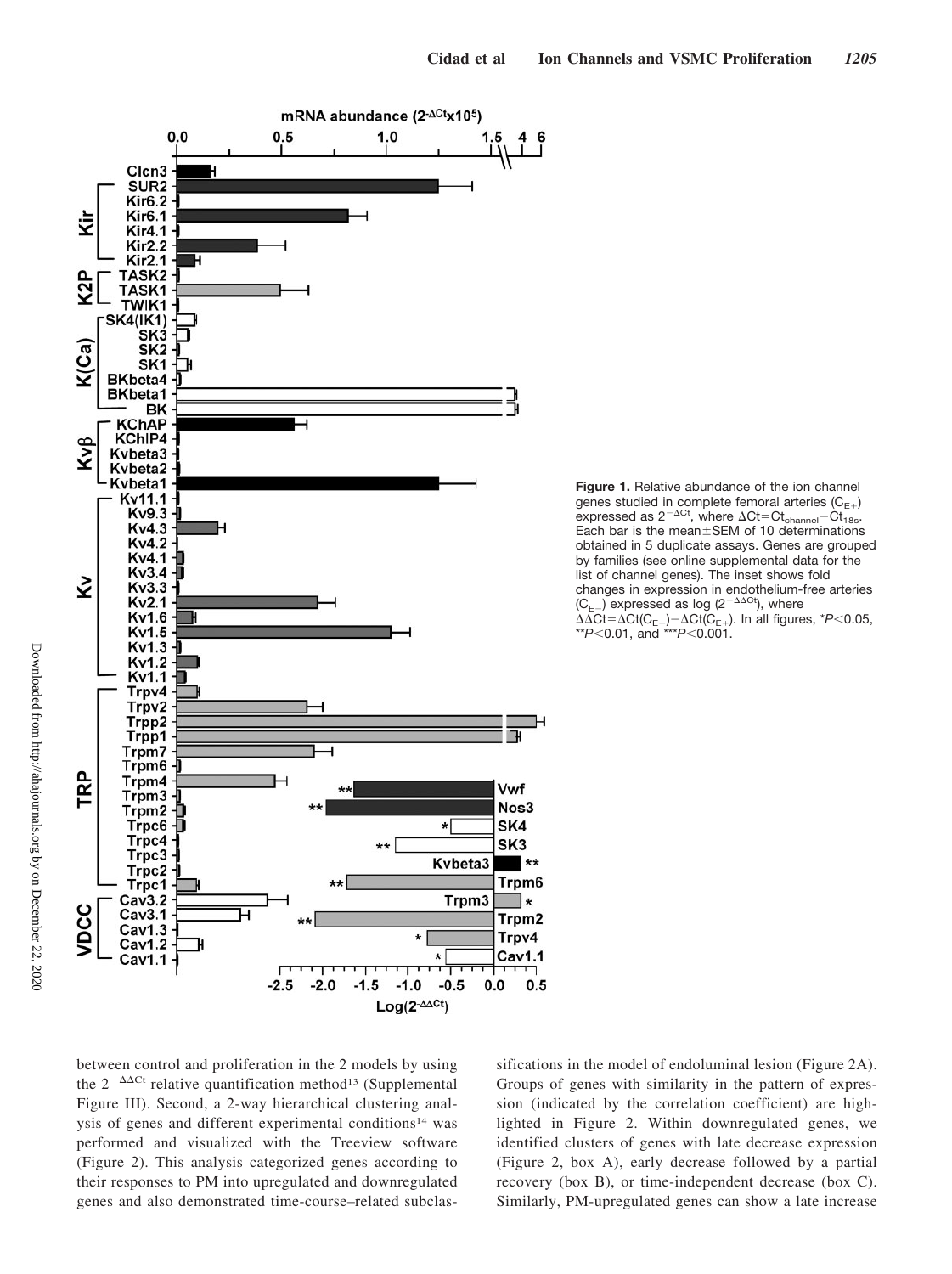

**Figure 2.** A, Two-way hierarchical agglomerative clustering applied to 59 genes (horizontally) and to 5 contractile VSMCs samples (C1 to C5), 2 samples at 48 hours after endoluminal lesion, 2 samples after 1 week, and 3 samples after 4 weeks (vertically). The input data were the  $\Delta$ Ct values for the genes. Color patch represents the expression level for each gene and sample. Expression levels were normalized within each sample, with a scale ranging from bright green (lowest) to bright red (highest). Missing values are shown as gray patches. The length of the tree branches is proportional to the correlation of the gene expression pattern, and some of these clusters and correlation coefficients are indicated. B, Same representation as in A, but comparing the contractile VSMCs (labeled here as tissues T1 to T3) with the cultured VSMCs (C1 to C3). C, Diagram showing genes exhibiting significant expression changes (upregulation, red font or downregulation, green font) in endoluminal lesion samples and in cultured VSMCs, when analyzed with the T-REX set of tools of the GEPAS suite (see Supplemental Methods). The light gray intersection contains the genes showing the same significant changes in both models.

(box D), an early increase with partial recovery (box E), or a sustained increase (box F). Following these criteria, the hierarchical clustering of the genes whose expression was modified in cultured VSMC (Figure 2B) also identified 2 groups of genes with decreased (boxes A through C) or increased (boxes D through F) expression with proliferation.

To discern whether these expression patterns were simply arbitrary structures or rather reflect biologically significant associations, we performed a statistical analysis of the data with the GEPAS suite (http://gepas.bioinfo. cipf.es/), with false discovery rate (FDR) correction.15 We obtained a significant variation in the expression of 22 genes in the in vivo model and 29 genes in the in vitro model (Figure 2C). The endoluminal lesion induced a significant increase in 3 genes (ClCa1, Kv1.3, and Kv $\beta$ 2), and a significant decrease in 19 genes. In cultured VSMCs, 7 genes were overexpressed and 22 exhibited significant decrease. The overlapping region in Figure 2C shows the genes with significant changes in their expression profile common to both proliferative models (18 genes). Of them, we focused on those with increased expression (Kv1.3 and  $Kv\beta2$ , as they are more amenable to represent therapeutical targets. We studied the presence, distribution, and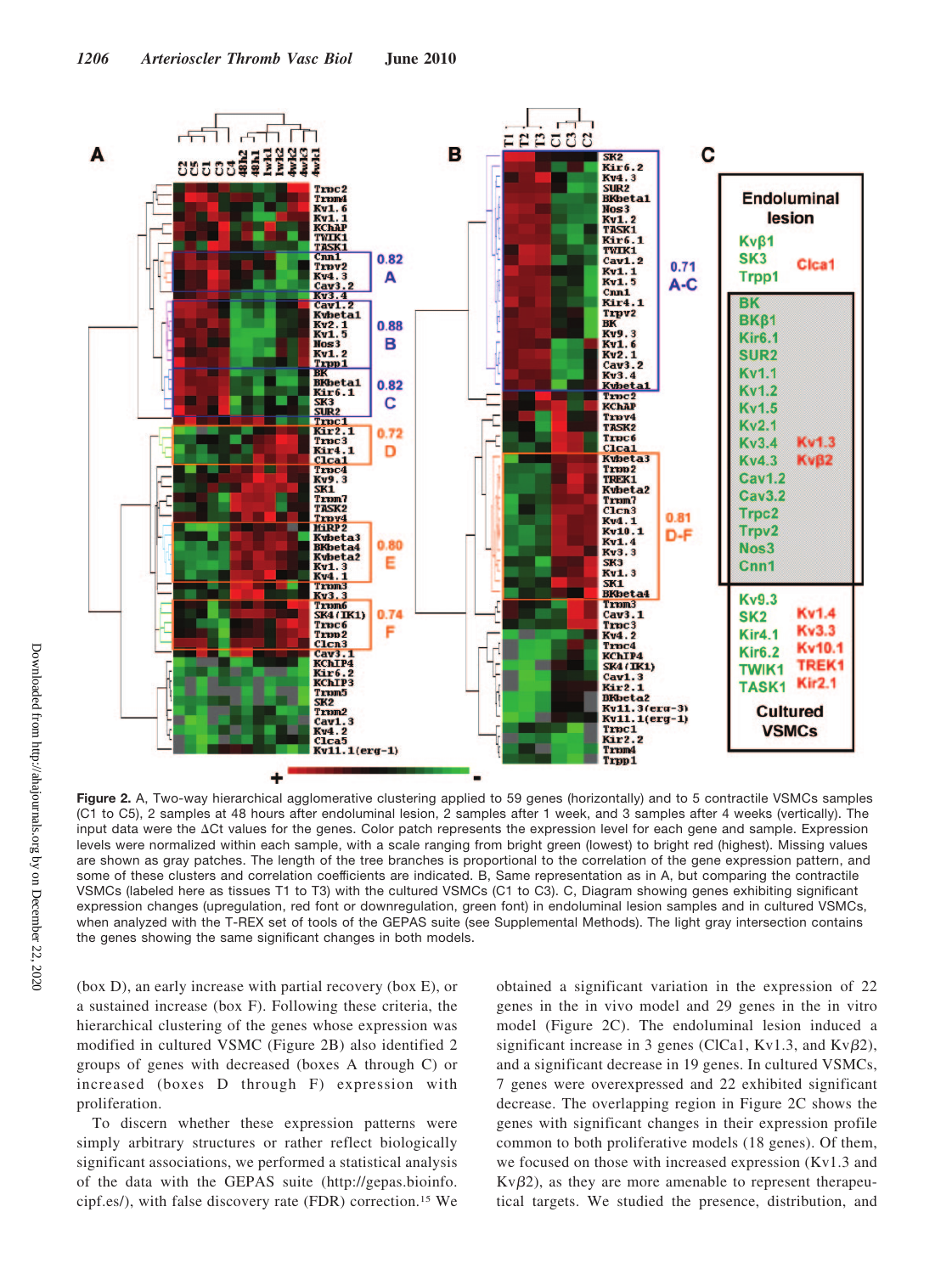

**Figure 3.** A, Family of current traces obtained in freshly dissociated and cultured VSMCs with the indicated pulse protocol. Current density of the total outward  $K^+$  current was calculated in depolarizing pulses to  $+40$  mV. Kv current density was obtained after BK<sub>Ca</sub> block with 500 nmol/L paxilline. Mean $\pm$ SEM of 14 to 18 cells. B, The upper plot shows the fraction of the total Kv current represented by Kv1.x currents (correolide-sensitive) and Kv1.3 currents (margatoxin- or PAP1-sensitive) in contractile (tissue) versus cultured VSMCs. The amplitude of the depolarization induced by these blockers in perforated-patch recordings is represented in the lower plot. Mean $\pm$ SEM of 11 to 14 cells. C, Pharmacological characterization of outward K<sup>+</sup> currents in contractile and cultured VSMCs. Shown are current/voltage relationships obtained in 2 cells in control conditions and after sequential application of paxilline (500 nmol/L), margatoxin (10 nmol/L), correolide (5  $\mu$ mol/L), and TEA (20 mmol/L). The Kv1.3 component is represented by the shaded areas. The traces show current at +80 mV in both cells with each blocker, and pie charts represent the proportion of Kv1-Kv4 currents in both preparations.

functional contribution of Kv1.3 in both proliferative models.

# **Functional Expression of Kv Channels in Femoral VSMCs**

Outward  $K<sup>+</sup>$  currents were studied with the whole-cell patch clamp technique in freshly dissociated VSMCs and in cultured VSMCs from femoral arteries. Figure 3A shows representative traces obtained in each condition. Both total outward  $K^+$  current density, and the Kv component of this current (ie, the 500 nmol/L paxilline-resistant current16) was significantly larger at all voltages in VSMCs in the contractile phenotype, but there were no significant differences in the proportion of the two components. However, the Kv1 fraction of the current (the  $5 \mu$ mol/L correolide-sensitive current) was significantly larger in cultured VSMCs (from  $44.12 \pm 1.6\%$  in tissue to  $68.69 \pm 6.5\%$  in culture, Figure 3B). The increased functional contribution of Kv1.3 channels can account for this change, as revealed by selective Kv1.3 blockers (margatoxin and PAP-117,18). Current sensitive to 10 nmol/L margatoxin represented  $58.15 \pm 4.54\%$  of the Kv current in cultured VSMCs versus  $10.66 \pm 2.03\%$  in freshly dispersed VSMCs. Similar results were obtained with 10 nmol/L PAP-1. The functional contribution of these channels to set resting  $V_M$  was explored with the same blockers, providing parallel results (Figure 3B, bottom). Figure 3C depicts examples of the pharmacological dissection of the outward  $K^+$  currents. In the presence of paxilline (500 nmol/L), application of margatoxin or PAP-1 (10 nmol/L each) allowed quantification of the Kv1.3 component. After Kv1.3 blockade, correolide (5  $\mu$ mol/L) was used to selec-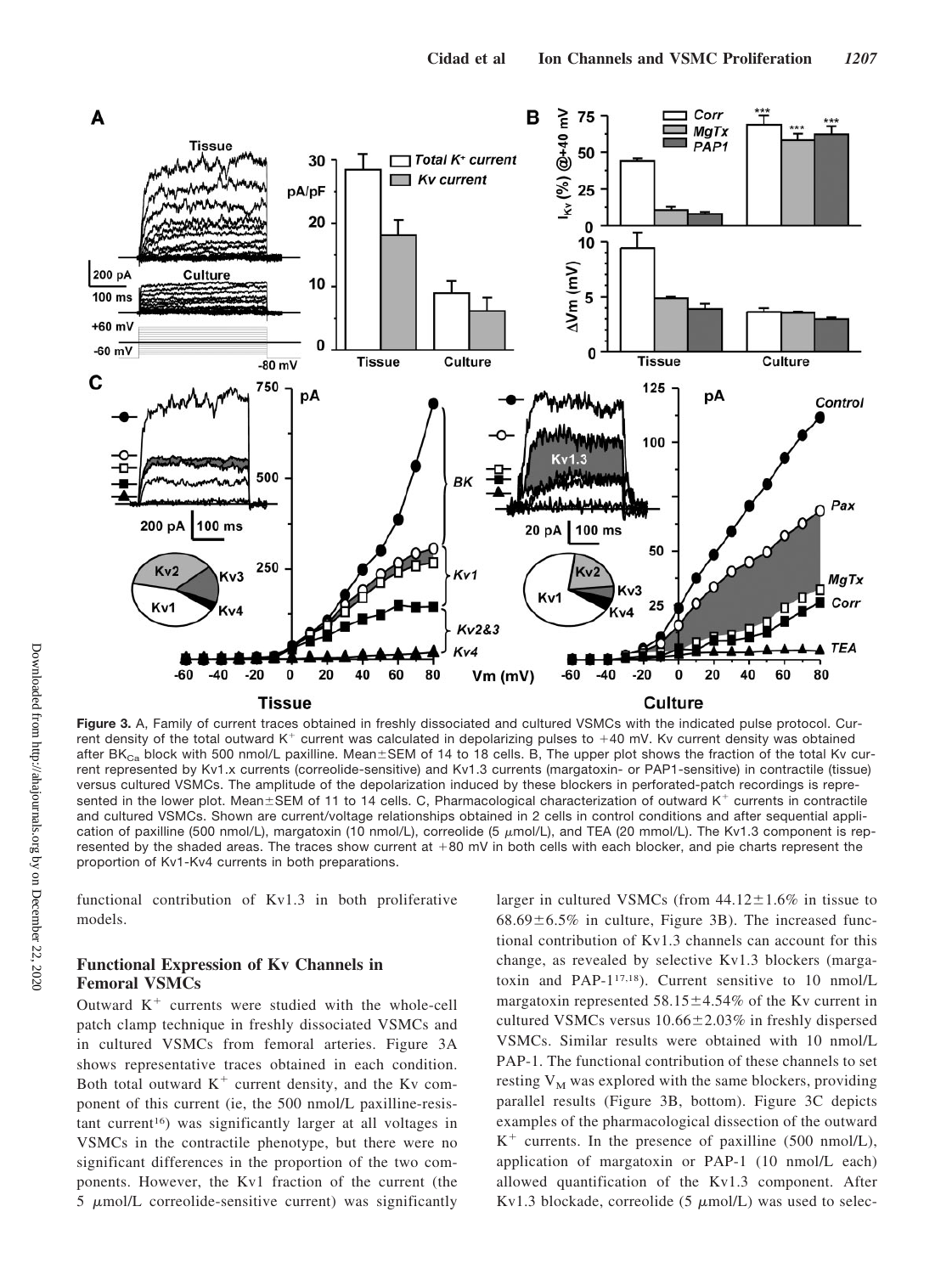

**Figure 4.** A, Immunocytochemical identification of Kv1.3 and Kv1.5 protein in freshly dispersed and cultured femoral VSMCs. Anti-Kv1.3 or anti-Kv1.5 labeling (green) is combined with 4',6-diamidino-2-phenylindole staining (blue) B, Paraffin sections of control and injured femoral arteries were labeled with the indicated antibodies and counterstained with hematoxylin. Arrows indicate internal elastic lamina (IEL). C, Summary data represent the percentage of labeled area over the total vessel area. Mean $\pm$ SEM of 10 to 25 sections from 6 to 13 animals.

tively block the remaining Kv1 currents. Subsequent application of tetraethylammonium chloride (TEA) (20 mmol/L) identified the amplitude of the  $Kv2+Kv3$ component. The minimal residual current, which was insensitive to correolide and TEA, could reflect Kv4 current component. The molecular composition of Kv currents in each preparation is illustrated in the pie charts.



**Figure 5.** A, Representative example of the changes in peak current amplitude at  $+40$  mV in a VSMC isolated from an injured artery with the indicated drugs. B, Labeling with anti-SM22 (green) demonstrates the vascular smooth muscle lineage of these cells. C, Absolute magnitude of the margatoxin-sensitive component  $(I_{Kv1.3})$  in control (contractile) and in cultured and injured VSMCs. Mean $\pm$ SEM of 11 to 15 cells.

In addition to the increased proportion of Kv1 currents, cultured VSMCs also showed a significant decrease in the Kv2 (from  $36.52 \pm 2.97\%$  to  $21.34 \pm 3.71\%$ ) and Kv3 (from  $16.4 \pm 2.74\%$  to  $5.56 \pm 0.97\%$  components. The Kv3 component was estimated as the fraction of the currents blocked by 100  $\mu$ mol/L TEA after correolide, and the Kv2 component was calculated as the difference between 20 mmol/L and 100  $\mu$ mol/L TEA-sensitive currents.

### **Kv1.3 Protein Expression in Femoral VSMCs**

Changes in Kv1.3 protein expression were explored by immunocytochemistry in freshly dispersed and cultured VSMCs and by immunohistochemical labeling in sections of control and injured femoral arteries. We have also studied Kv1.5 protein expression as one example of channel downregulated on PM. Kv1.3 labeling increased in cultured VSMCs when compared with freshly dispersed cells, whereas Kv1.5 labeling disappeared (Figure 4A). Figure 4B shows similar results in sections of femoral arteries: Kv1.3 staining was weak in control sections, and increased after lesion (mainly in the intimal layer),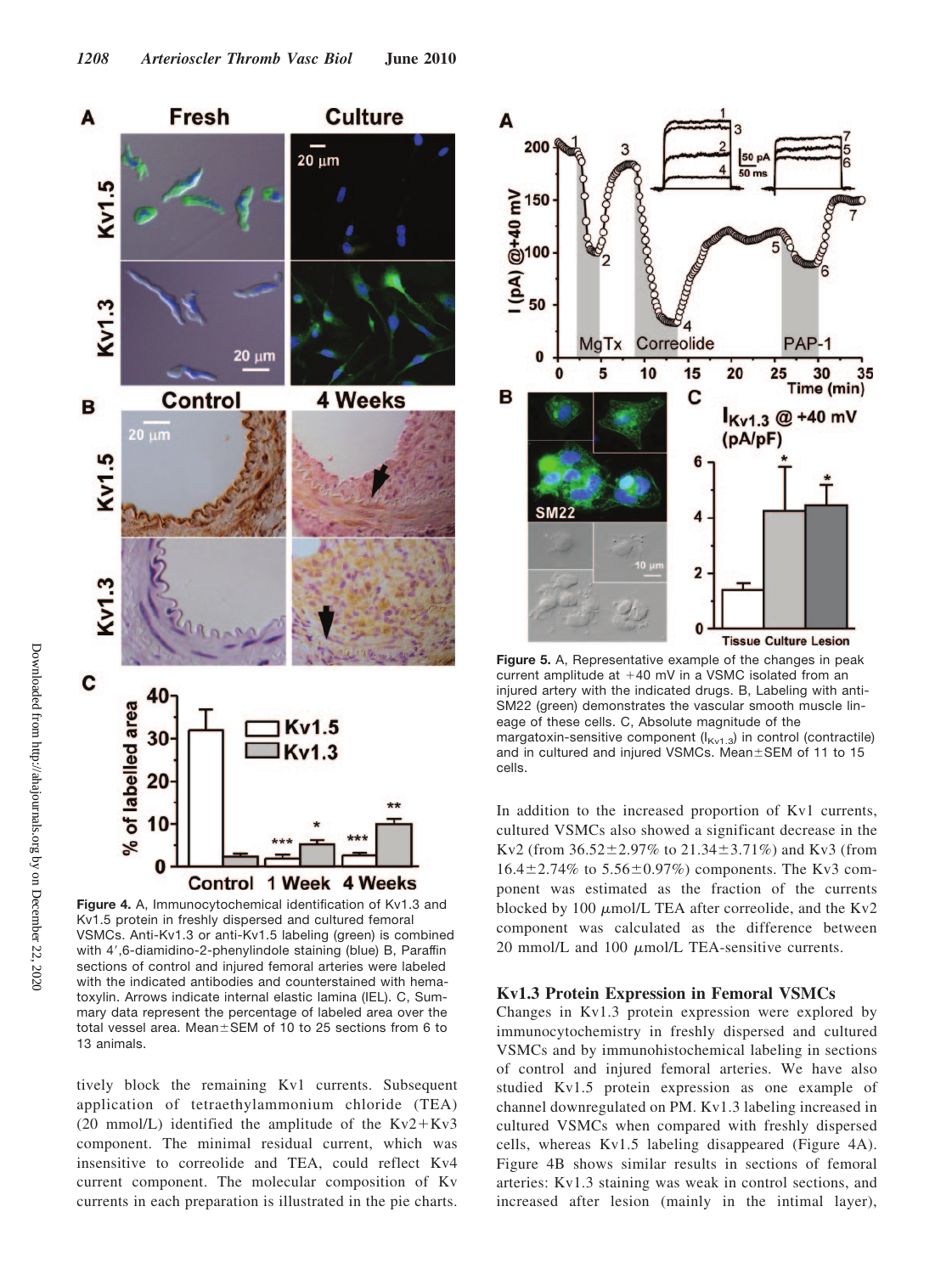

**Figure 6.** A, Effect of Kv1.3 blockers on femoral VSMC migration calculated as the percentage of invaded area in scratch assays. Images show a representative experiment with 10 nmol/L PAP-1. B, Dose-response effect of PAP-1 on the proliferation rate of cultured femoral VSMCs measured with a BrdU incorporation assay. n=3 to 8 experiments in each group; SF indicates serumfree medium. C, Two different Kv1.3 short interfering RNAs (siRNAs) were able to reduce mRNA expression (normalized to Gapdh) and BrdU incorporation in transfected VSMCs compared with mock-transfected or siRNA C – transfected VSMCs (n=4). D, Effects of K channel blockers or high  $[K^+]_e$  on resting V<sub>M</sub> (current-clamp experiments) and on proliferation inhibition (BrdUrd incorporation). Mean±SEM of 8 to 20 determinations. The inset shows the antiproliferative effect of MgTx (10 nmol/L) in control medium and in 20 mmol/L  $K^+$ -containing medium. n=7 experiments.

whereas labeling with anti-Kv1.5 antibody was detected in the muscular layer of almost half of the cells in control arteries, decreasing on injury. Functional characterization of Kv1.3 currents from VSMCs obtained from injured arteries (Figure 5A) showed an augmented expression of the Kv1 component  $(85.2 \pm 4.5\%$  of the Kv current) due to an increase of the MgTx-sensitive component  $(61.5 \pm 5.2\%)$ , very similar to the case with cultured VSMCs (see Figure 3B). Moreover, increased Kv1.3 current was not simply reflecting downregulation of other Kv channels, as Kv1.3 current density increased in both proliferation models (Figure 5C).

# **Effects of Kv1.3 Blockade on VSMC Migration and Proliferation**

The upregulated functional expression of Kv1.3 could reflect a link between the channel and the establishment and maintenance of the proliferative phenotype. To explore this, we studied the effect of Kv1.3 current blockade on the ability of cultured VSMCs to migrate and proliferate. Migration was determined in confluent femoral VSMCs by a scratch migration assay. After 24 hours in serum-free medium alone (control) or with 10 nmol/L PAP-1 or 10 nmol/L margatoxin, the invaded area was significantly larger in control cells than in cells treated with the Kv1.3 blockers (Figure 6A). Similarly, the proliferation rate, determined by the number of  $BrdU^{+}$  cells, was significantly decreased by Kv1.3 channels blockade (Figure 6B through 6D). The effect of PAP-1 inhibiting proliferation was dose dependent (Figure 6B) and could be mimicked by selective knockdown of Kv1.3 currents with short interfering RNA (Figure 6C). PAP-1 and margatoxin depolarized VSMCs, but other maneuvers that also depolarized cultured VSMCs, such as increasing  $[K^+]_e$  or blockade of Kv2 or  $BK_{Ca}$  channels, did not affect proliferation (Figure 6D). Moreover, proliferation inhibition by 10 nmol/L margatoxin was attenuated but still significant in the presence of 20 mmol/L  $K^+e$  (Figure 6D, inset).

# **Discussion**

This work provides a comprehensive study of the expression pattern of ion channels in VSMCs, using a quantitative high-throughput technique, with the goal of elucidating PM-associated changes. We defined the relative expression of the ion channel genes studied and compared this profile among different vascular beds, observing a continuous pattern that correlates with the size of the arteries (see Supplemental Figure IV), in agreement with previous data focused on individual channels.<sup>19-23</sup> Characterization of the changes in expression pattern associated with proliferation in in vivo and in vitro models of PM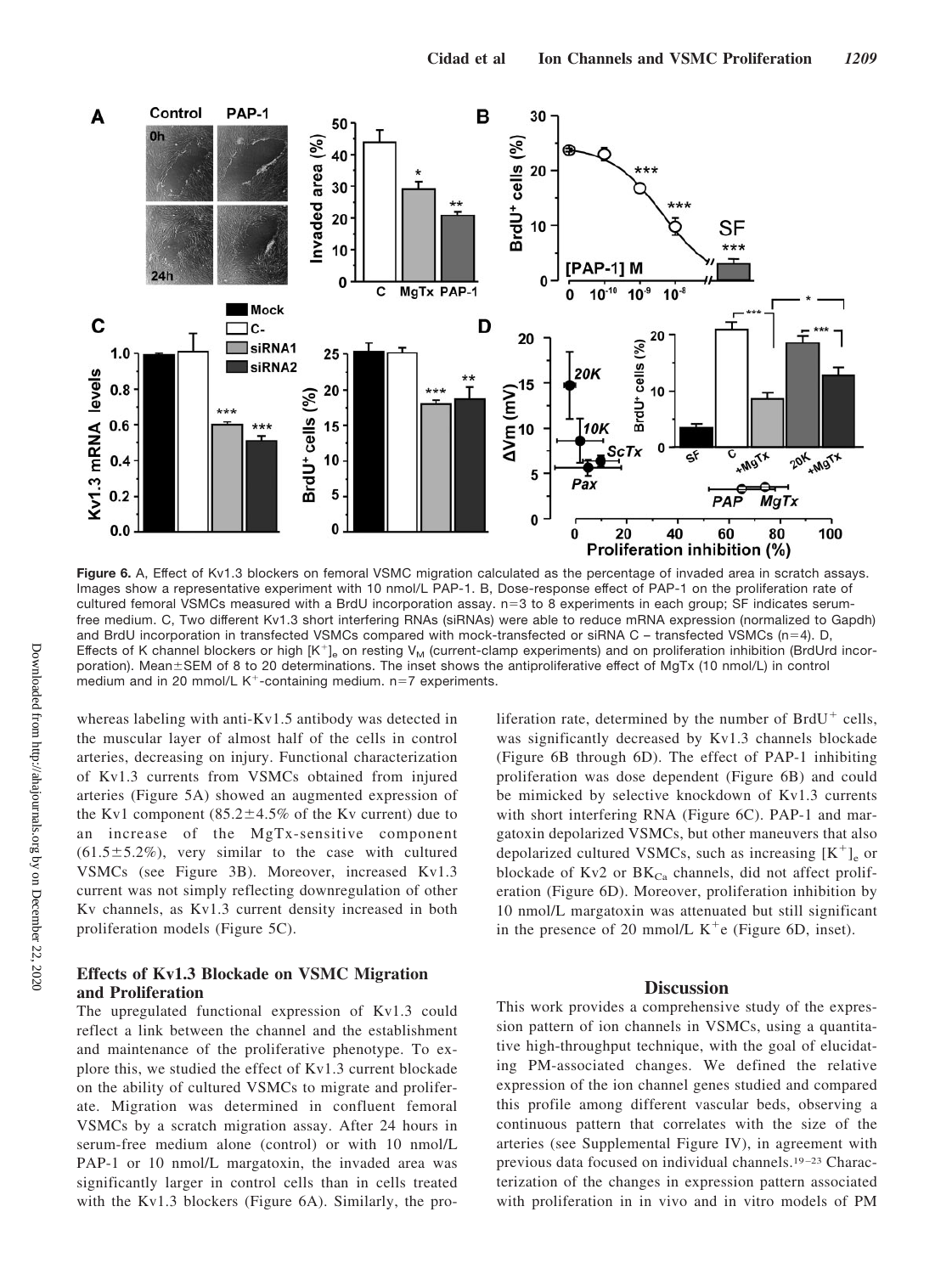showed a good correlation between both situations. Eighteen of 22 genes that changed in the in vivo model were conserved in cultured VSMCs. The larger number of genes that changed in cultured VSMCs can be attributed to their more homogeneous nature (a uniform population of synthetic VSMCs), whereas endoluminal lesion samples are partially contaminated with endothelial cells, contractile VSMCs, and connective tissue. These contaminants could also explain some of the changes present only in this model, as it is most likely the case of SK3 channels (small conductance  $K_{Ca}$  channels), whose expression is restricted to endothelial cells.9,24 Although specific changes induced by the culture conditions cannot be excluded, our analysis indicates that ion channel expression profile in cultured VSMCs reproduces reasonably well the changes in proliferating lesions in vivo. This observation is important considering the technical limitations of the in vivo models for functional studies.

Only some of the channels highlighted here have been previously reported as relevant to VSMC proliferation. Downregulation of several Kv1 genes (Kv1.5, Kv1.2, and Kv2.1) has been reported in other preparations.8,25 Also, decreased expression of Cav1.2 mRNA is consistent with the reported reduction in the functional expression of L-type  $Ca^{2+}$  channels in synthetic VSMCs,<sup>5,26</sup> although we did not detect the concomitant upregulation of genes of the Trpc and Cav3.x families described in these studies. Similarly, decreases of the BK channel genes (BK $\alpha$  and  $B K \beta 1$  subunits) have been described, 5,8,9,27 but we did not find the associated increase in IK1 mRNA that was previously reported.5,9,10 Nevertheless, a contribution to PM in our preparation of these channels (Trpc, Cav3.x, or IK1) via posttranscriptional modulation cannot be excluded. Overall, vascular bed variations may account for some of the recounted discrepancies, and it is tempting to speculate that not only the expression profile of ion channels but also the PM-induced changes could be vascular bed specific. In this context, the finding of conserved changes across different preparations is relevant, as it may reflect obligatory associations of certain channels with vascular remodeling, representing novel therapeutic opportunities.

With this idea, we explored the functional expression and the contribution to VSMC proliferation of the genes upregulated by the PM. We focused on Kv1.3 channels because the tools for determining the contribution of the modulatory subunit  $Kv\beta2$  are more limited. Furthermore, the concomitant increased expression of Kv1.3 and Kv $\beta$ 2 may reflect the fact that they form heteromultimers, because  $Kv\beta2$  preferentially associates with  $Kv1.x$  channels,28 and both association and upregulation of Kv1.3 and  $Kv\beta2$  have been described on mitogen-stimulated activation of T lymphocytes.17,29 Functional expression of Kv1.3 proteins increased in both proliferative models, and selective blockade of Kv1.3 currents decreased cultured VSMC migration and proliferation, demonstrating a link between Kv1.3 channels functional expression and PM. Finally, although Kv1.3 inhibition leads to VSMC depolarization, proliferation was not affected if depolarization was induced with other channel blockers or with high  $[K^+]_e$ .

However, Kv1.3 inhibition could restrain hyperpolarizing signals required for proliferation. This hypothesis is consistent with our results showing an attenuated response to MgTx in high  $[K^+]_e$ .

We have previously reported a similar association between Kv3.4 channel upregulation and proliferation in human uterine artery VSMCs,<sup>8</sup> although in this preparation, high  $[K^+]$ <sub>e</sub> depolarization mimics proliferation inhibition by Kv3.4 blockade.<sup>30</sup> Interestingly, the Kv1.3 gene is also upregulated in these cells,<sup>8</sup> and Kv1.3 blockers inhibit proliferation (Supplemental Figure VIB and VIC), suggesting that the association between Kv1.3 upregulation and proliferation may be present in different vascular beds. In fact, the ion channel expression profile of cultured mesenteric VSMCs shows a remarkable similarity to that of femoral arteries (Supplemental Figure V), with Kv1.3 being the predominant Kv1 channel gene and Kv1.3 blockade inhibiting proliferation.

Kv1.3 channels have been reported to associate with proliferation in T cells,  $17$  endothelial cells,  $31$  microglia, macrophages, oligodendrocyte progenitors, and carcinoma cells,32,33 but this is the first description of their role in VSMC proliferation and migration. In this scenario, Kv1.3 blockade could represent a new therapeutic approach to prevent unwanted remodeling.

### **Acknowledgments**

We thank Esperanza Alonso for excellent technical assistance and the Merck Company for the gift of correolide.

### **Sources of Funding**

This work was supported by Ministerio de Sanidad, Instituto de Salud Carlos III grants R006/009 (Red Heracles), FS041139-0  $(M.R.),$  and PI041044  $(J.R.L.-L.);$  Ministerio de Educación y Ciencia grants BFU2004-05551 (M.T.P.-G.) and BFU2007-61524 (J.R.L.-L.); and Junta de Castilla y Leon grant GR242. Dr Moreno-Domínguez is a fellow of the Spanish Ministerio de Educacion y Ciencia.

# **Disclosures**

### None.

### **References**

- 1. Owens GK, Kumar MS, Wamhoff BR. Molecular regulation of vascular smooth muscle cell differentiation in development and disease. *Physiol Rev*. 2004;84:767– 801.
- 2. Shanahan CM, Weissberg PL. Smooth muscle cell heterogeneity: patterns of gene expression in vascular smooth muscle cells in vitro and in vivo. *Arterioscler Thromb Vasc Biol*. 1998;18:333–338.
- 3. Wamhoff BR, Bowles DK, Owens GK. Excitation-transcription coupling in arterial smooth muscle. *Circ Res*. 2006;98:868 – 878.
- 4. Neylon CB. Potassium channels and vascular proliferation. *Vasc Pharmacol*. 2002;38:35– 41.
- 5. Beech DJ. Ion channel switching and activation in smooth-muscle cells of occlusive vascular diseases. *Biochem Soc Trans*. 2007;035:  $890 - 894.$
- 6. Gollasch M, Haase H, Ried C, Lindschau C, Morano I, Luft FC, Haller H. L-type calcium channel expression depends on the differentiated state of vascular smooth muscle cells. *FASEB J*. 1998;12:593– 601.
- 7. Kumar B, Dreja K, Shah SS, Cheong A, Xu SZ, Sukumar P, Naylor J, Forte A, Cipollaro M, McHugh D, Kingston PA, Heagerty AM, Munsch CM, Bergdahl A, Hultgardh-Nilsson A, Gomez MF, Porter KE, Hell-